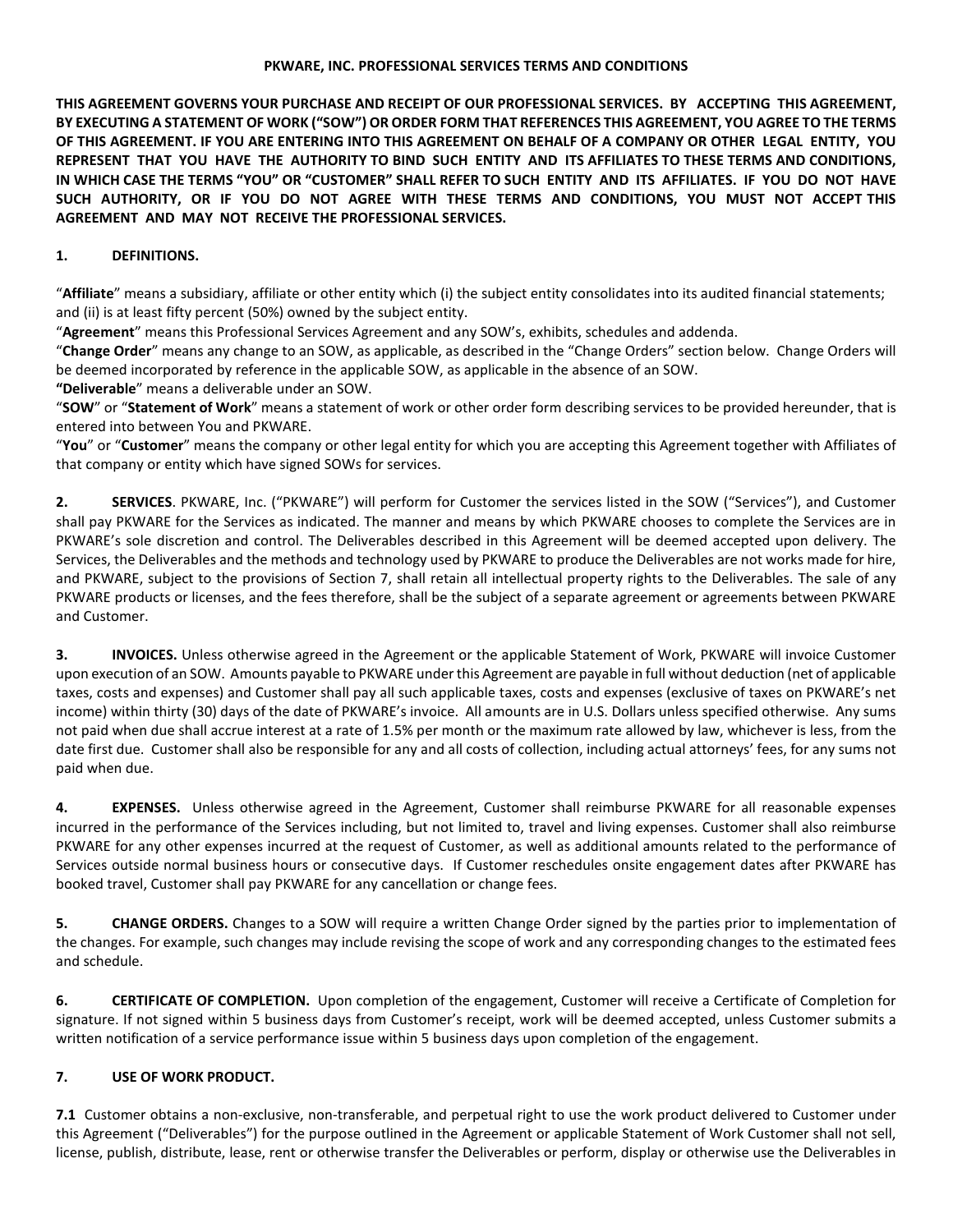the operation of a service bureau or for the benefit of third parties except as otherwise expressly provided herein. The Deliverables expressly exclude PKWARE's commercial off-the-shelf software solutions.

**7.2** Subject to Section 7.1, Customer shall not reverse engineer, decompile, disassemble or apply any process, technique, or procedure or make any attempt to ascertain or derive the source code to any product or other data, materials, items and technology owned by PKWARE or its affiliated companies or its or their licensors , including, without limitation, the Deliverables.

**8. CONFIDENTIAL INFORMATION.** PKWARE and Customer acknowledge that each party may have access to certain of the other party's confidential and proprietary information in connection with the performance of the Services (the "Confidential Information"). Each party will take all reasonable precautions necessary to safeguard the confidentiality of the other party's Confidential Information, including those taken by such party to protect its own confidential information of a similar nature. Each party will use the other party's Confidential Information solely to fulfill the purposes of this Agreement. Neither party will have any confidentiality obligation with respect to any portion of the other party's Confidential Information that (i) it independently develops without reference to the Confidential Information, (ii) it lawfully obtains from a third party under no obligation of confidentiality or (iii) becomes available to the public other than as a result of its act or omission.

**9. ASSIGNED PERSONNEL.** Neither PKWARE nor its employees, agents, contractors, consultants, or representatives are or shall be deemed employees of Customer. PKWARE reserves the right to determine, replace or assign any of its employees, agents, contractors, consultants or representatives designated to perform the Services. During the term of this Agreement and for twelve (12) months afterward, Customer will not, except by general advertisement or with written consent, solicit for employment or employ PKWARE's employees associated with this Agreement.

**10. LIMITED WARRANTY.** PKWARE warrants to Customer that the Services to be provided under this Agreement will be performed by qualified personnel, subject to such supervision and reasonable instructions as may be provided or imposed by Customer, and will be of a quality reasonably expected of such qualified personnel. PKWARE's sole liability and Customer's sole remedy under this limited warranty shall be to re-perform or correct any non-conforming Services to the extent due to errors on the part of PKWARE, provided Customer notifies PKWARE of such non-conformance within ten (10) days after the completion of such Service or any defined portion or segment thereof.

**11. DISCLAIMER.** PKWARE MAKES NO OTHER WARRANTIES, CONDITIONS OR REPRESENTATIONS, WRITTEN OR ORAL, EXPRESS OR IMPLIED, IN FACT OR IN LAW, INCLUDING WITHOUT LIMITATION ANY IMPLIED WARRANTIES, CONDITIONS OR REPRESENTATIONS OF DESIGN, SATISFACTORY QUALITY, FITNESS FOR ANY SPECIFIC OR GENERAL PURPOSE, TITLE OR NON-INFRINGEMENT, ALL OF WHICH ARE, TO THE EXTENT PERMISSIBLE BY LAW, HEREBY EXPRESSLY EXCLUDED AND DISCLAIMED.

**12. LIMITATION OF LIABILITY.** NEITHER PKWARE NOR ANY EMPLOYEE, AGENT OFFICER, DIRECTOR, CONTRACTOR, CONSULTANT OR REPRESENTATIVE SHALL BE LIABLE FOR ANY SPECIAL, INDIRECT, INCIDENTAL, EXEMPLARY, CONSEQUENTIAL LOSSES OR OTHER DAMAGES, WHETHER OR NOT THE POSSIBILITY OF SUCH LOSSES OR DAMAGES HAS BEEN DISCLOSED IN ADVANCE OR COULD HAVE BEEN REASONABLY FORESEEN BY PKWARE. PKWARE'S LIABILITY, IF ANY, FOR ANY CLAIM OR LOSS ARISING OUT OF, OR CONNECTED WITH, THE SERVICES, INCLUDING BREACH OF CONTRACT, WARRANTY, OR NEGLIGENCE, MAY NOT BE BROUGHT MORE THAN ONE (1) YEAR AFTER THE CAUSE OF ACTION ARISES, SHALL BE LIMITED SOLELY TO CUSTOMER, AND SHALL NOT EXCEED THE AMOUNTS PAID TO PKWARE BY CUSTOMER FOR SUCH SERVICES.

**13. FORCE MAJEURE.** Neither party shall be responsible for failure to fulfill any obligations due to causes beyond its control including, but not limited to, strikes, riots, wars, fire, acts of God, and acts in compliance with any applicable law, regulation, or order (whether valid or invalid) of any governmental body, except that such causes shall not extend the due date for, or excuse the timely payment of, any amounts payable by a party hereunder.

**14. EXPORT COMPLIANCE.** The Professional Services, including Deliverables, may be subject to export laws and regulations of the United States and other jurisdictions. Each party represents that it is not named on any U.S. government denied-party list. Neither party will access or use any Deliverables or Confidential Information provided to it hereunder in a U.S.-embargoed country or region (currently the Crimea region, Cuba, Iran, North Korea, Sudan or Syria) or in violation of any U.S. export law or governmental regulation.

**15. GENERAL.** The Agreement, together with any SOWs, contains the entire agreement between PKWARE and Customer and supersede all other agreements, proposals, purchase orders, or representations, whether written or oral, relating to the subject matter. The terms and conditions of any purchase order or other instrument issued by Customer that are in addition to or inconsistent with this Agreement are null and void and are not binding on PKWARE. Any alterations, modifications or waivers must be in writing and signed by both parties. No failure or delay by either party in exercising any right under this Agreement will constitute a waiver of that right. The laws of the State of Wisconsin shall govern this Agreement without regard to principles governing choice of law, and